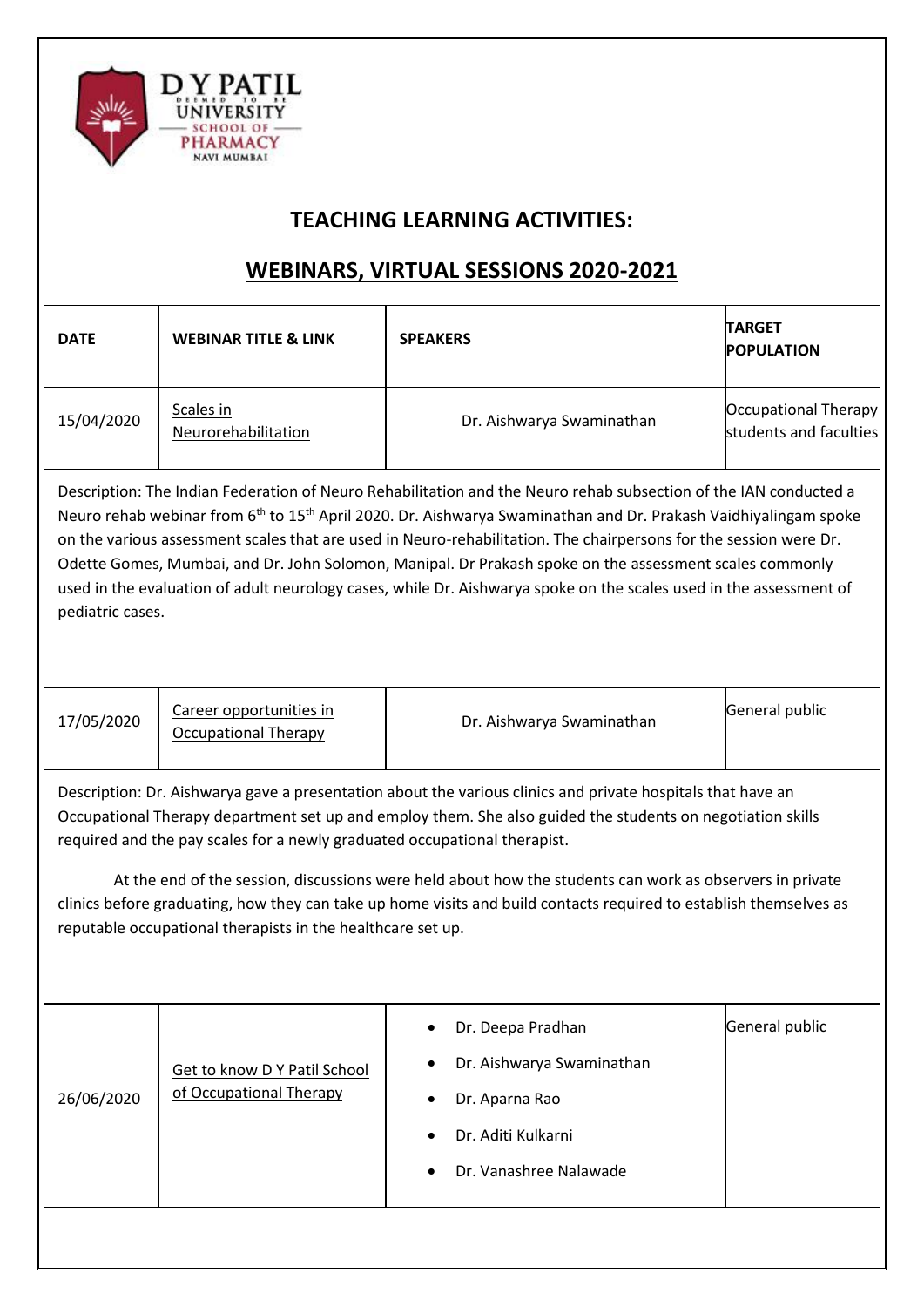Description: The School of Occupational Therapy, D Y Patil University, organized a webinar for the purpose of creating awareness about the Program of Bachelors in Occupational Therapy, at the D Y Patil University. The speakers at the webinar were the teachers and in-charges of different semesters at the School. The webinar began with introduction by Dr. Deepa Pradhan, Head of the Institute. The teachers spoke about the curriculum in the respective semesters of the OT program. 17/06/2020 [Therapeutic use of Virtual](https://www.facebook.com/Admissionsatdypu/videos/595614271070089) Dr. Aditya Waje General public<br> [Reality in OT](https://www.facebook.com/Admissionsatdypu/videos/595614271070089) Creatic Contract of Circuit Aditya Waje General public Description: Dr. Aditya Waje gave a presentation on the recent advances in the field of rehabilitation. He spoke about use of virtual reality in Occupational Therapy. Using various audio-visual aids, he showed how virtual reality is used extensively in complex neurological, pediatric and orthopedic cases. He gave a presentation on the equipments, and software required to create a virtual reality set up in an Occupational Therapy clinic.  $18/06/2020$  Life on campus @ School of [Occupational Therapy](https://www.facebook.com/Admissionsatdypu/videos/3280558028655091) Ms. Sonali Singh Ms. Nandita Raman Ms Sheryl Felix Ms Tanvi Sondur Mr. Dattaprasad Bhosle General public Description: The School of OT, D Y Patil University conducted a webinar for the generating awareness about the OT program at the D Y Patil University. The speakers of the webinar were students of the school from different semesters. They spoke about their experiences as students of the OT program at the University. 22/06/2020 [Role of Occupational](https://www.facebook.com/Admissionsatdypu/videos/372453467096274/)  [Therapy in supporting](https://www.facebook.com/Admissionsatdypu/videos/372453467096274/)  [literacy across life span](https://www.facebook.com/Admissionsatdypu/videos/372453467096274/) Dr. Rakesh Shitole General public Description: Dr. Rakesh presented a webinar on the role of Occupational Therapy in supporting literacy. He spoke about the importance of education at different ages and in different sections of the society. He gave a presentation on how occupational therapists help in different aspects of the education sector, including integrated learning and advocating about the right to education. 24/06/2020 [Learning to interact with](https://www.facebook.com/Admissionsatdypu/videos/893744211128896)  [challenging patients and](https://www.facebook.com/Admissionsatdypu/videos/893744211128896)  [their families](https://www.facebook.com/Admissionsatdypu/videos/893744211128896) Dr. Aditi Kulkarni General public Description: The School of Occupational Therapy conducted a webinar for the students on Learning to interact with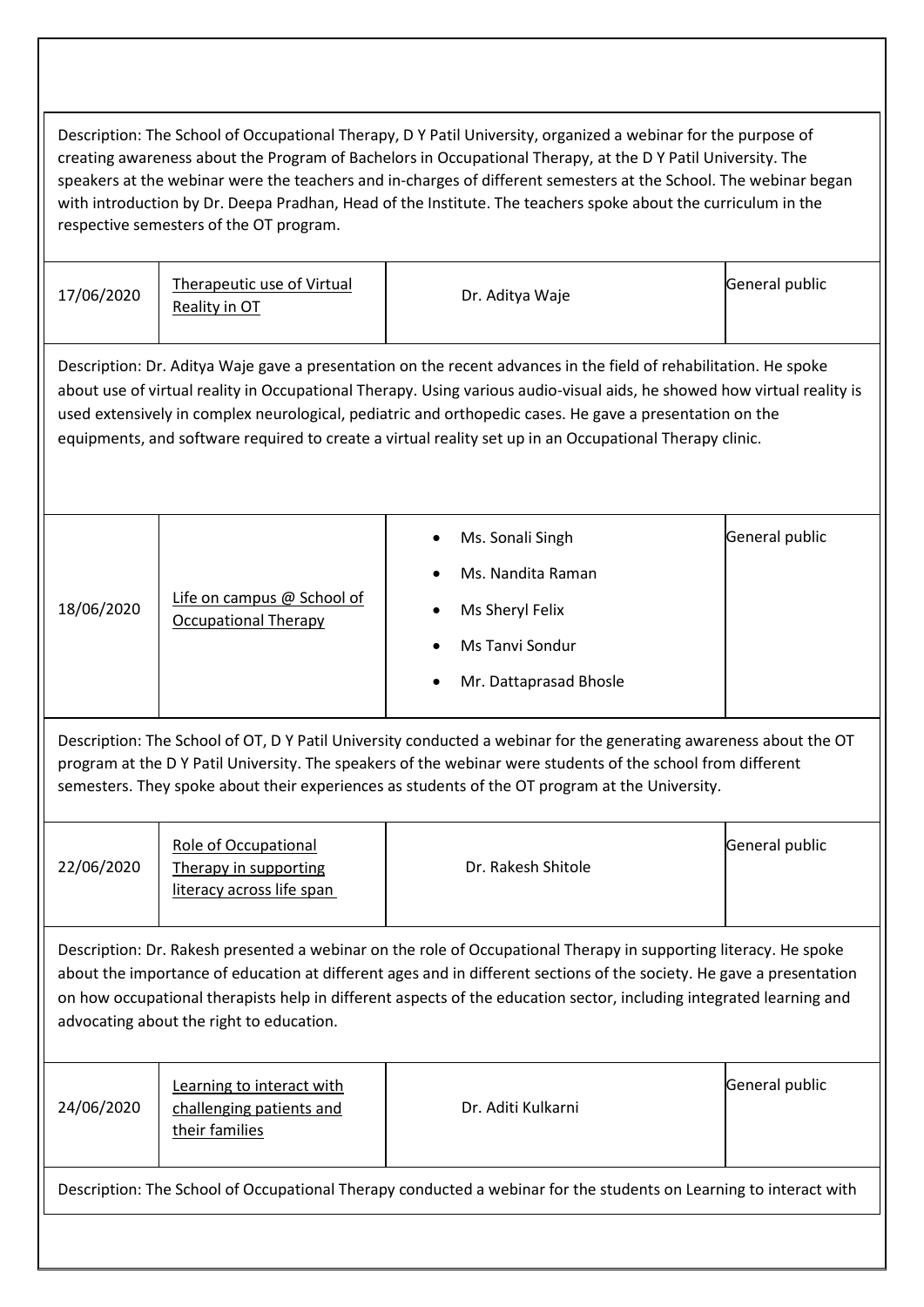challenging patients and their families. The speaker, Dr. Aditi Kulkarni presented the various examples of challenging situations faced by an occupational therapist. She also spoke on the different ways of dealing and communicating with such patients and their caretakers. A question-answer session was held at the end of the session in which Dr. Aditi answered the queries of the participants. 26/06/2020 [Distinct value of](https://www.facebook.com/Admissionsatdypu/posts/583471189034190)  [Occupational Therapy in](https://www.facebook.com/Admissionsatdypu/posts/583471189034190)  [school settings](https://www.facebook.com/Admissionsatdypu/posts/583471189034190) Dr. Aishwarya Swaminathan General public Description: Dr. Aishwarya gave a presentation about the role of occupational therapists in the school setup. With the example of the hindi movie "Taare Zameen Pe", she spoke about how an Occupational Therapist can help children with Autism Spectrum Disorder. She also spoke on the different aspects of assessment and management tools available for a school based occupational therapist. She said that the Occupational Therapists should not only work on the child but also has a very important role in counselling the parents to accept the diagnoses of the child. 01/07/2020 **Practicing OT around the** world Dr. Aparna Rao General public Description: The School of Occupational Therapy conducted a webinar for the students on Practicing OT around the world. The speaker, Dr. Aparna Rao presented on the eligibility criteria and certifications needed to work as an Occupational Therapist in various countries. She also spoke about the different examinations that are required to be taken by occupational therapists to work in certain countries. She provided an insight into the various governing bodies that oversee the licensing of occupational therapists in certain countries. 03/07/2020 [The adventures & life of a](https://www.facebook.com/343300196384625/videos/326792211650122)  [travelling Occupational](https://www.facebook.com/343300196384625/videos/326792211650122)  [Therapist](https://www.facebook.com/343300196384625/videos/326792211650122) Dr. Neha Kelaskar General public Description: The School of Occupational Therapy conducted a webinar for the students of Occupational therapy about the adventures & life of a travelling occupational therapist. The resource person for this webinar was Dr. Neha Kelaskar. She spoke about the challenges and struggles faced by a travelling occupational therapist. She also spoke about the various Occupational Therapy certifications one should have before taking up a travelling job in this field.  $05/07/2020$   $\overline{\smash{)}\space}$  Non-traditional sleep<br>patterns- Role of OT pr. Vanashree Nalawade General public Description: Sleep is a very important part of our daily routine and a minimum 8 hours of sleep is necessary to maintain a healthy lifestyle. This was the gist of the webinar conducted by Dr. Vanashree Nalawade. She spoke about sleep deficit and how this can be detrimental for our health. As a result of sleep deficit, many people tend to sleep in different and novel positions. How the sleep posture affects the sleep quality and overall health was also taught in this webinar.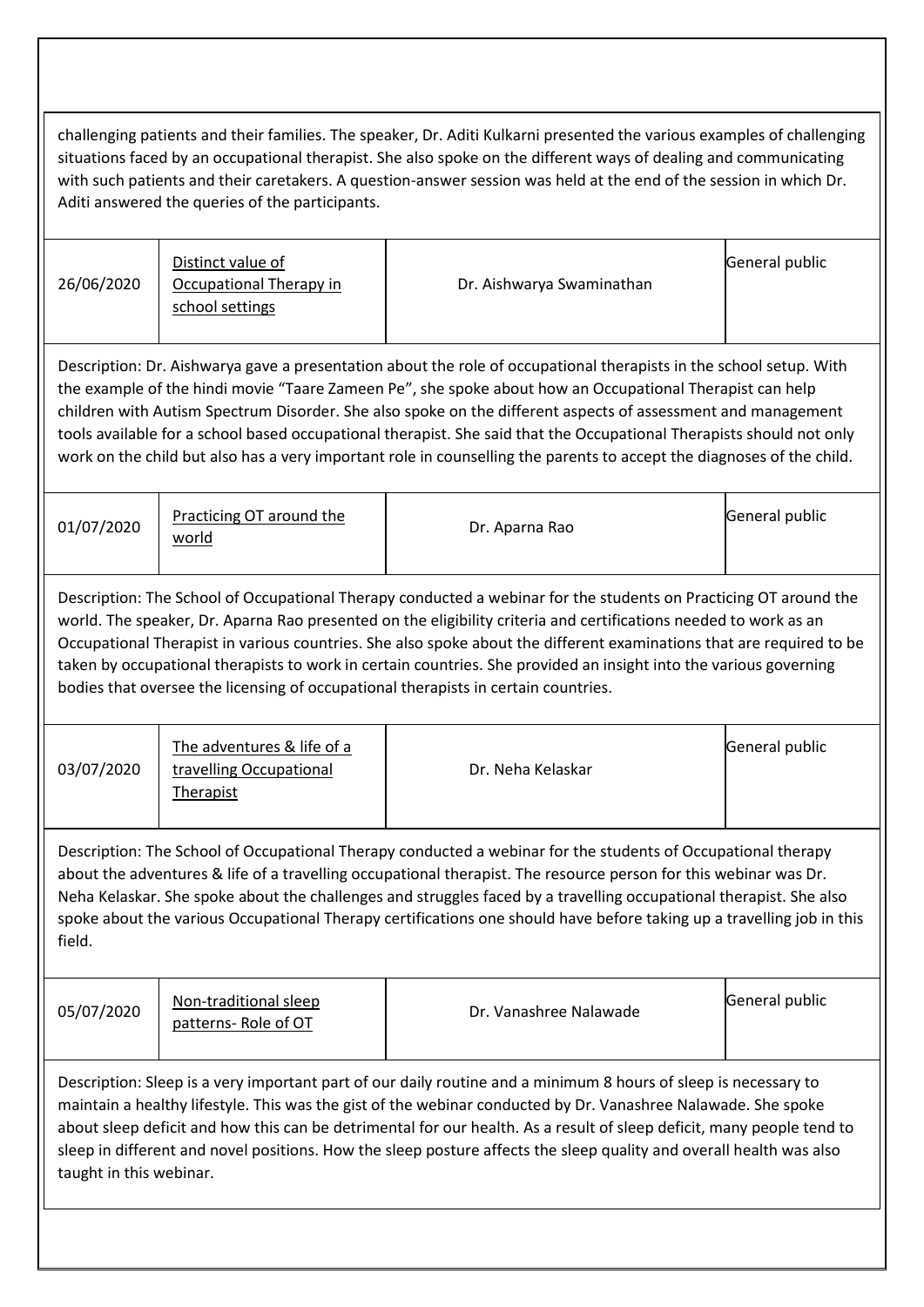| 09/07/2020                                                                                                                                                                                                                                                                                                                                                                                                                                                                                                                                                                                                                                                                                                        | The COVID crisis and the<br>Role of OT                          | Dr. Mansi Mulye                       | General public |
|-------------------------------------------------------------------------------------------------------------------------------------------------------------------------------------------------------------------------------------------------------------------------------------------------------------------------------------------------------------------------------------------------------------------------------------------------------------------------------------------------------------------------------------------------------------------------------------------------------------------------------------------------------------------------------------------------------------------|-----------------------------------------------------------------|---------------------------------------|----------------|
| Description: The world is currently reeling under the effects of the Novel coronavirus, the COVID-19. The Healthcare<br>sector comprising of doctors, nurses, etc., are mainly involved in the treatment and care for the people affected by<br>this virus. But it has been seen that people affected by the coronavirus have a lot of chronic and long term side<br>effects as well. Dr. Mansi spoke about the role of an occupational therapist to overcome these side effects and<br>continue to function independently. She also spoke about the role of an Occupational Therapist to helping to<br>improve vital capacity and the various exercises that are given to people afflicted with the coronavirus. |                                                                 |                                       |                |
| 23/07/2020                                                                                                                                                                                                                                                                                                                                                                                                                                                                                                                                                                                                                                                                                                        | Role of OT in<br>Musculoskeletal Injuries                       | Dr. Vanshree Nalawade                 | General public |
| Description: Dr. Vanashree gave a presentation about the role of Occupational Therapy in commonly seen<br>musculoskeletal conditions. As an orthopedic rehabilitation specialist, she spoke about the conditions that are<br>commonly seen in an Occupational Therapy orthopedic OPD and the exercise regimen given for each condition. She<br>stressed on functional training also so as to support independent performance of ADL by the patient. She also spoke<br>about the various orthoses that are prescribed in conditions like frozen shoulder, fractures etc.                                                                                                                                           |                                                                 |                                       |                |
| 28/07/2020                                                                                                                                                                                                                                                                                                                                                                                                                                                                                                                                                                                                                                                                                                        | <b>Elderly Care: Occupational</b><br><b>Therapy Perspective</b> | Dr. Rakesh Shitole<br>Dr. Aditya Waje | General public |
| Description: Dr. Aditya Waje and Dr. Rakesh Shitole spoke about the role of Occupational Therapy in caring for the<br>elderly. They spoke about the various treatment approaches and frames of references that are used to guide the<br>treatment plan in the older people. They gave a presentation about the various problem faced by the elderly people<br>and how an occupational therapist can support them.                                                                                                                                                                                                                                                                                                 |                                                                 |                                       |                |
| 02/08/2020                                                                                                                                                                                                                                                                                                                                                                                                                                                                                                                                                                                                                                                                                                        | Role of OT in Neurological<br>Conditions                        | Dr. Aparna Rao                        | General public |
| Description: Dr. Aparna conducted the webinar on the Role of Occupational Therapy in Neurological Conditions. She<br>spoke about the common neurological conditions seen by an occupational therapist and the signs and symptoms of<br>these conditions. She also presented on the various frames of references used by an Occupational Therapist to<br>guide their practice in neuro rehabilitation. She spoke on the various recent advances in neuro rehabilitation as well.                                                                                                                                                                                                                                   |                                                                 |                                       |                |
| 07/08/2020                                                                                                                                                                                                                                                                                                                                                                                                                                                                                                                                                                                                                                                                                                        | <b>Ergonomics &amp; Occupational</b><br>Therapy                 | Dr. Aditi Kulkarni<br>Dr. Mansi Mulye | General public |
| Description: Dr. Aditi and Dr. Mansi gave a presentation on use of ergonomics in Occupational Therapy. They spoke<br>on how ergonomics forms an integral part of treatment in Occupational Therapy and how an occupational therapist<br>can help advocate proper posture and body mechanics while performing everyday activities. They also spoke on the                                                                                                                                                                                                                                                                                                                                                          |                                                                 |                                       |                |
|                                                                                                                                                                                                                                                                                                                                                                                                                                                                                                                                                                                                                                                                                                                   |                                                                 |                                       |                |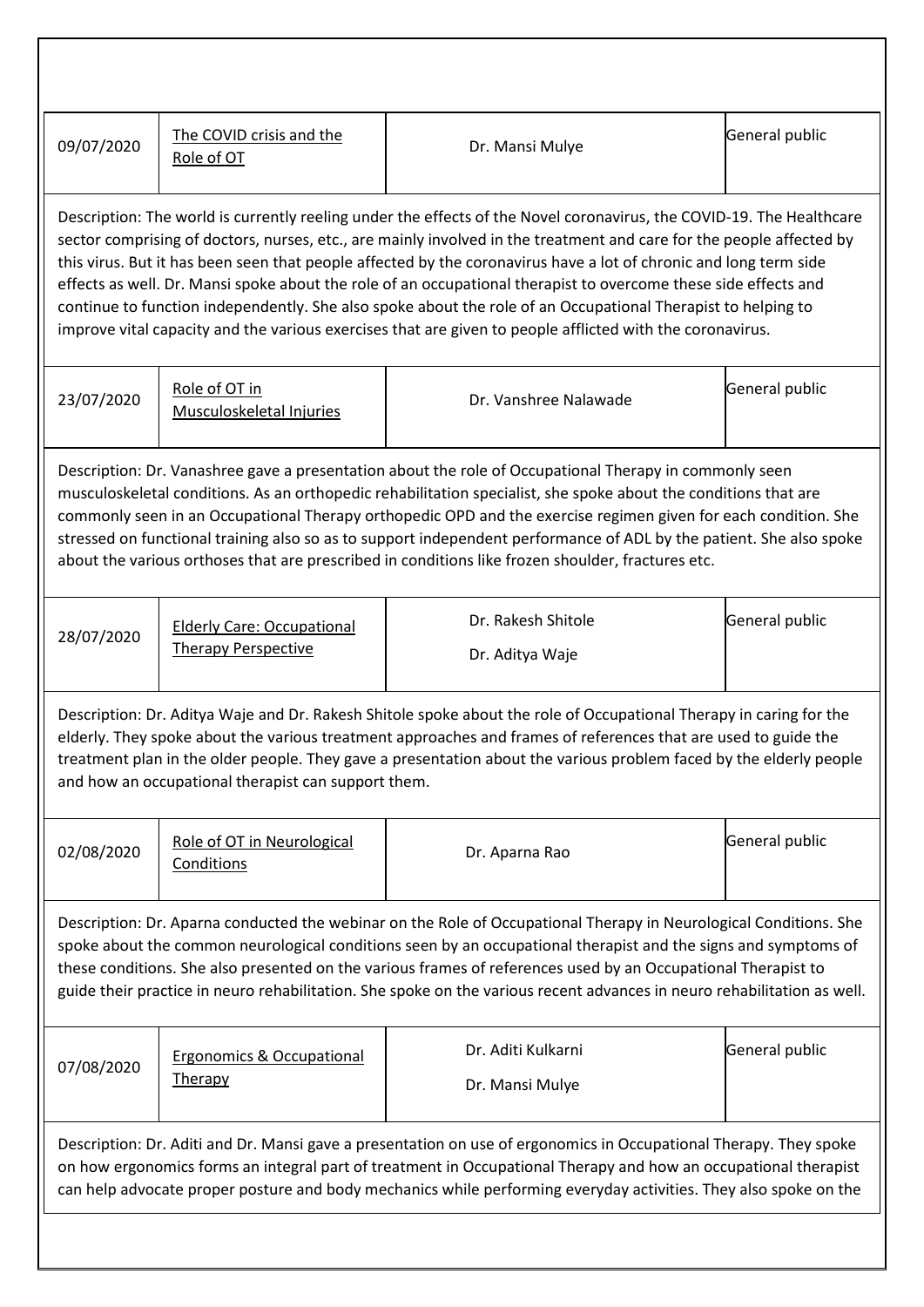| modifications that could be done in the living spaces and furniture to avoid repetitive trauma and stress on the<br>joints and muscles.                                                                                                                                                                                                                                                                                                                              |                                                        |                                                                                                                                                                                                                                                                                                                                                                                                                                                             |                                                                          |  |
|----------------------------------------------------------------------------------------------------------------------------------------------------------------------------------------------------------------------------------------------------------------------------------------------------------------------------------------------------------------------------------------------------------------------------------------------------------------------|--------------------------------------------------------|-------------------------------------------------------------------------------------------------------------------------------------------------------------------------------------------------------------------------------------------------------------------------------------------------------------------------------------------------------------------------------------------------------------------------------------------------------------|--------------------------------------------------------------------------|--|
| 12/08/2020                                                                                                                                                                                                                                                                                                                                                                                                                                                           | Role of OT in Social Inclusion                         | Dr. Neha Kelaskar                                                                                                                                                                                                                                                                                                                                                                                                                                           | General public                                                           |  |
| Description: Dr. Neha spoke about the role of Occupational Therapy in encouraging integrative and individualized<br>learning for children with Autism Spectrum disorders. She emphasized on the laws and rights of the children to<br>attend schools with other children. She used various examples to stress on the importance of an integrative<br>education system.                                                                                               |                                                        |                                                                                                                                                                                                                                                                                                                                                                                                                                                             |                                                                          |  |
| 28/08/2020                                                                                                                                                                                                                                                                                                                                                                                                                                                           | Outcome measures in<br><b>Pediatric Rehabilitation</b> | Dr. Aishwarya Swaminathan                                                                                                                                                                                                                                                                                                                                                                                                                                   | General public                                                           |  |
| Description: Dr. Aishwarya presented a very informative webinar on the various assessment tools and outcome<br>measures used in pediatric rehabilitation. She spoke on the importance of using these measures to evaluate the<br>efficacy of an Occupational Therapy treatment program. Both qualitative and quantitative measures were included<br>in the presentation. She also spoke about the psychometric properties of these assessment tools.                 |                                                        |                                                                                                                                                                                                                                                                                                                                                                                                                                                             |                                                                          |  |
| 07/04/2021                                                                                                                                                                                                                                                                                                                                                                                                                                                           | Scope of OT in Autism in<br>different settings         | Dr. Aishwarya Swaminathan<br>Mrs. Zeeba Rana (Special Needs<br>Educator, Father Agnel<br>Multipurpose School, Mumbai)<br>Mrs. Paramita Mazumdar (Principal,<br>Sunshine school for differently abled<br>children & Sunshine sheltered<br>workshop for<br>differently abled adults, Mumbai)<br>Dr. Shweta Nair (Developmental<br>Paediatrician, D Y Patil Hospital)<br>Dr. Sumedha Purandare (Senior<br>Occupational Therapist, Jupiter<br>Hospital, Mumbai) | General public,<br><b>Occupational Therapy</b><br>students and faculties |  |
| Description: The webinar on the scope of OT in Autism in different settings was conducted as a part of the<br>awareness program for the World Autism Awareness Day. The speakers at the webinar gave a presentation about<br>the importance of Occupational Therapy in the rehabilitation of children and adults with Autism. Dr. Sunil Mokashi,<br>Head of the Institute, gave the introduction to the webinar, Dr. Neha Kelaskar was the moderator for the webinar |                                                        |                                                                                                                                                                                                                                                                                                                                                                                                                                                             |                                                                          |  |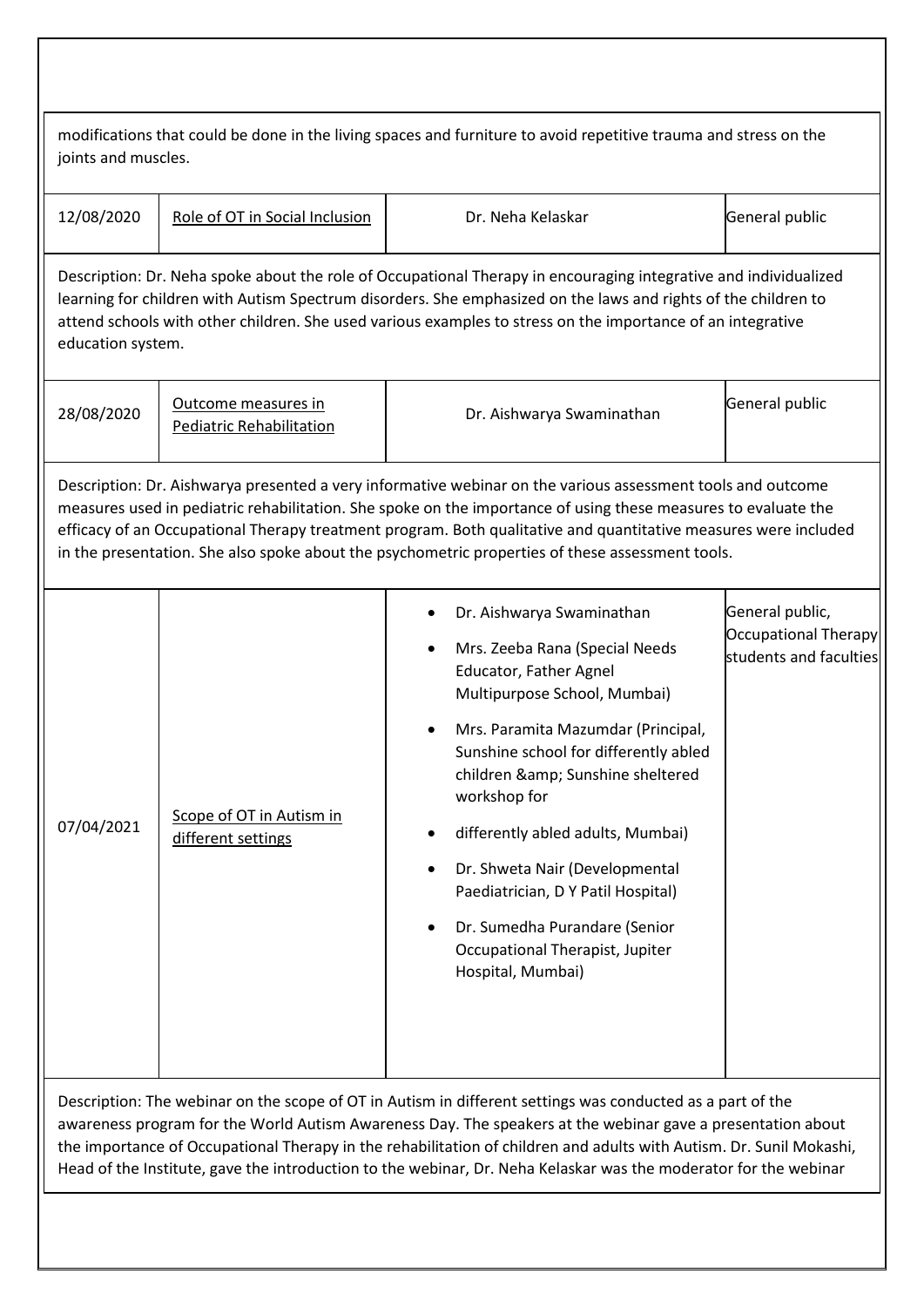| and the vote of thanks speech was given by Dr. Renuka Desai.                                                                                                                                                                                                                                                                                                                          |                                                                                                                                              |                                                                                                            |                                      |  |
|---------------------------------------------------------------------------------------------------------------------------------------------------------------------------------------------------------------------------------------------------------------------------------------------------------------------------------------------------------------------------------------|----------------------------------------------------------------------------------------------------------------------------------------------|------------------------------------------------------------------------------------------------------------|--------------------------------------|--|
| 27/04/2021,<br>04/05/2021,<br>05/05/2021                                                                                                                                                                                                                                                                                                                                              | Introduction to OT<br>management for children<br>with ASD                                                                                    | Dr. Anjali Joshi (Senior Occupational<br>Therapist-Consultant)                                             | Interns of D Y Patil<br>School of OT |  |
| Description: Dr. Anjali Joshi, Senior occupational therapist, conducted a three-part webinar for the interns of the<br>School of Occupational Therapy. She taught evaluation of the children with Autism, how to identify problem areas<br>and the techniques to use for the therapy of these patients.                                                                               |                                                                                                                                              |                                                                                                            |                                      |  |
| 29/04/2021                                                                                                                                                                                                                                                                                                                                                                            | <b>Importance of Occupational</b><br>Therapy in the healthcare<br>setup                                                                      | Dr. Renuka Desai, Professor, School of<br>Occupational Therapy, D Y Patil University                       | General public                       |  |
| Description: In this webinar, which was a part of the School of Occupational Therapy webinar series, which were<br>organized to spread awareness about Occupational Therapy. Dr. Renuka Desai spoke about the role of Occupational<br>Therapy in various areas of healthcare. She also spoke about the perspectives of the students of Occupational<br>Therapy about this profession. |                                                                                                                                              |                                                                                                            |                                      |  |
| 06/05/2021                                                                                                                                                                                                                                                                                                                                                                            | <b>Role of Occupational</b><br><b>Therapy in Vocational</b><br>Rehabilitation of differently<br>abled Adults by Dr.<br>Aishwarya Swaminathan | Dr. Aishwarya Swaminathan, Associate<br>Professor, School of Occupational Therapy,<br>D Y Patil University | General public                       |  |
| Description: Dr. Aishwarya Swaminathan spoke about the role of Occupational Therapy in the holistic rehabilitation<br>of adults with Autism Spectrum disorder. She spoke about the importance of Occupational Therapy in helping to<br>integrate the adults with Autism Spectrum disorder with the community, by providing them with vocational training<br>opportunities.            |                                                                                                                                              |                                                                                                            |                                      |  |
| 13/05/2021                                                                                                                                                                                                                                                                                                                                                                            | <b>Advances in Neuro-</b><br>rehabilitation                                                                                                  | Dr. Aparna Rao, Associate Professor, School<br>of Occupational Therapy, D Y Patil University               | General public                       |  |
| Description: In this webinar, Dr. Aparna Rao spoke about the recent advances in neuro-rehabilitation. She spoke<br>about the use of functional electrical stimulation, virtual reality, and deep brain stimulation in Stroke and other<br>neurological conditions. She also spoke about the evidence regarding the use of these techniques in neuro-<br>rehabilitation.               |                                                                                                                                              |                                                                                                            |                                      |  |
| 14/05/2021                                                                                                                                                                                                                                                                                                                                                                            | Care for people with<br>Dementia and their care-<br>givers                                                                                   | Dr. Aparna Rao<br>Dr. Chetan Vispute,<br>٠<br>Assistant Professor, Dept. of                                | General public                       |  |
|                                                                                                                                                                                                                                                                                                                                                                                       |                                                                                                                                              |                                                                                                            |                                      |  |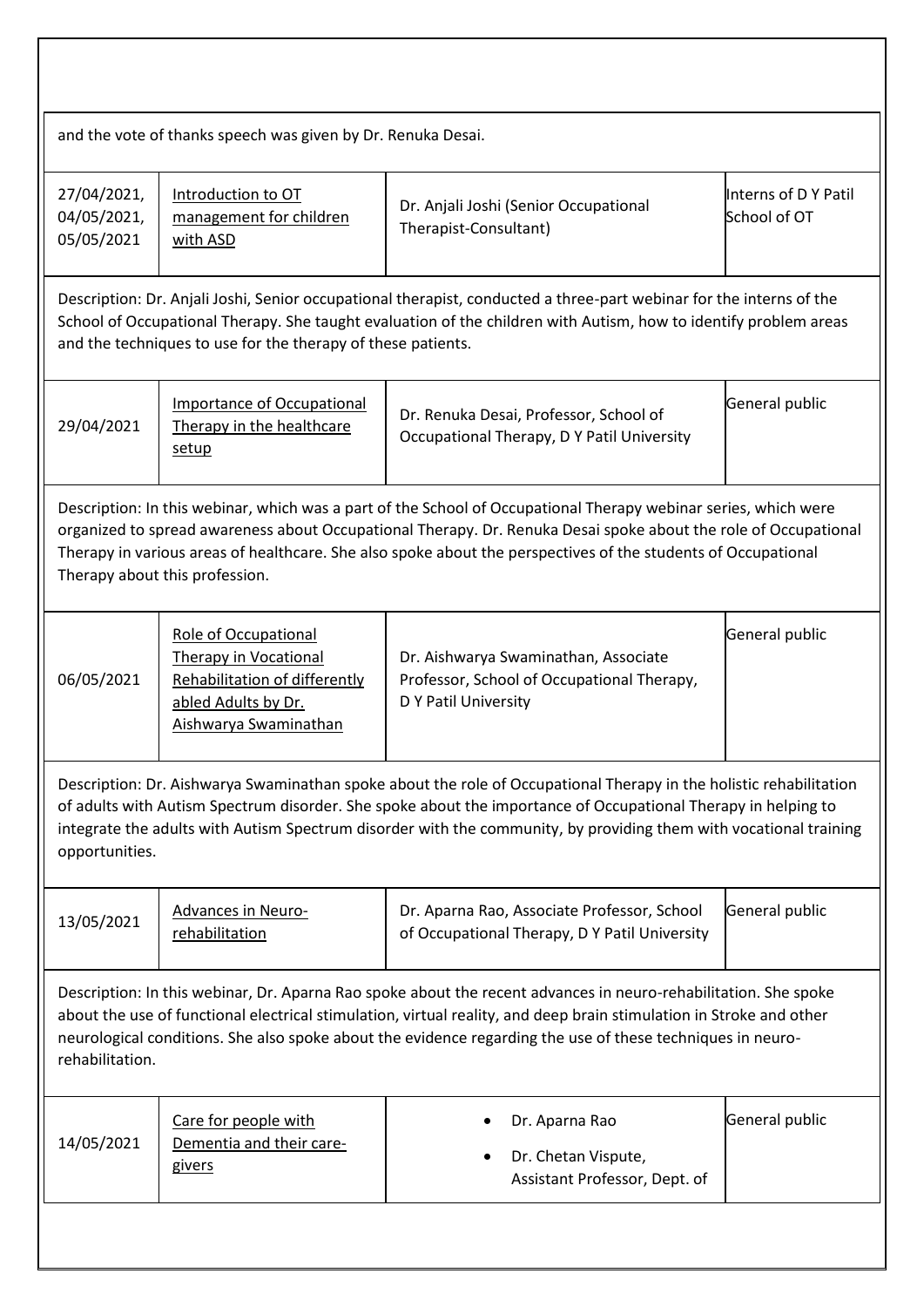| Psychiatry, D Y Patil<br>University                                                                                                                                    |
|------------------------------------------------------------------------------------------------------------------------------------------------------------------------|
| Dr. Rakesh Shitole, Assistant<br>$\bullet$<br>Professor, School of<br>Occupational Therapy, DY<br>Patil University                                                     |
| Dr. Shriharsh Jahagirdar,<br>$\bullet$<br>Assistant Professor,<br><b>Occupational Therapy</b><br>school and centre, T.N.M.C.,<br>and B.Y.L.Nair Ch Hospital,<br>Mumbai |
| Dr. Odette Gomes,<br><b>Occupational Therapy</b><br>Consultant, Former<br>Professor and HOD,<br>T.N.M.C, and B.Y.L.Nair Ch<br>Hospital, Mumbai                         |
| Ms Vidya Shenoy, Sectretary<br>General, ARDI, Mumbai                                                                                                                   |
| Ms Felita Jose, Head, Dignity<br>Foundation, Chennai<br>Chapter                                                                                                        |
|                                                                                                                                                                        |

Description: This webinar was organized by the School of Occupational Therapy to spread awareness about the scope of Occupational Therapy in the complete care of people with Dementia. Dr. Sunil Mokashi, head of the Institute gave the inaugural address, Dr. Monisa Ansari was the moderator of the webinar. Dr. Aparna Rao gave an introduction about dementia, Dr. Chetan Vispute, spoke about the pharmacological aspect of Dementia care, Dr. Rakesh Shitole spoke about the Occupational Therapy assessment of Dementia and the various standardized scales used for Dementia assessment, Dr. Shriharsh Jahagirdar spoke about the Occupational Therapy intervention in Dementia, Dr. Odette Gomes gave a presentation about the intervention for the caregivers of the people with Dementia, Ms. Vidya Shenoy, spoke about the role of the Alzheimer's Disease Research Institute in the care for the people with Dementia, and Ms. Felista Jose spoke about the role of the Dignity Foundation in the care of people with Dementia. Dr. Aditya Waje gave the vote of thanks.

| 20/05/2021 | Occupational Therapy in<br>hand rehabilitation | Dr. Aditi Kulkarni, Associate Professor,<br>School of Occupational Therapy, D Y Patil<br>University | General public |
|------------|------------------------------------------------|-----------------------------------------------------------------------------------------------------|----------------|
|------------|------------------------------------------------|-----------------------------------------------------------------------------------------------------|----------------|

Description: Dr. Aditi Kulkarni spoke about the importance of Occupational Therapy in the rehabilitation of various hand injuries like tendon injuries, crush injuries etc. She gave a presentation about the importance of the optimal functioning of the hand to be able to perform everyday activities. She spoke about the splints that are prescribed for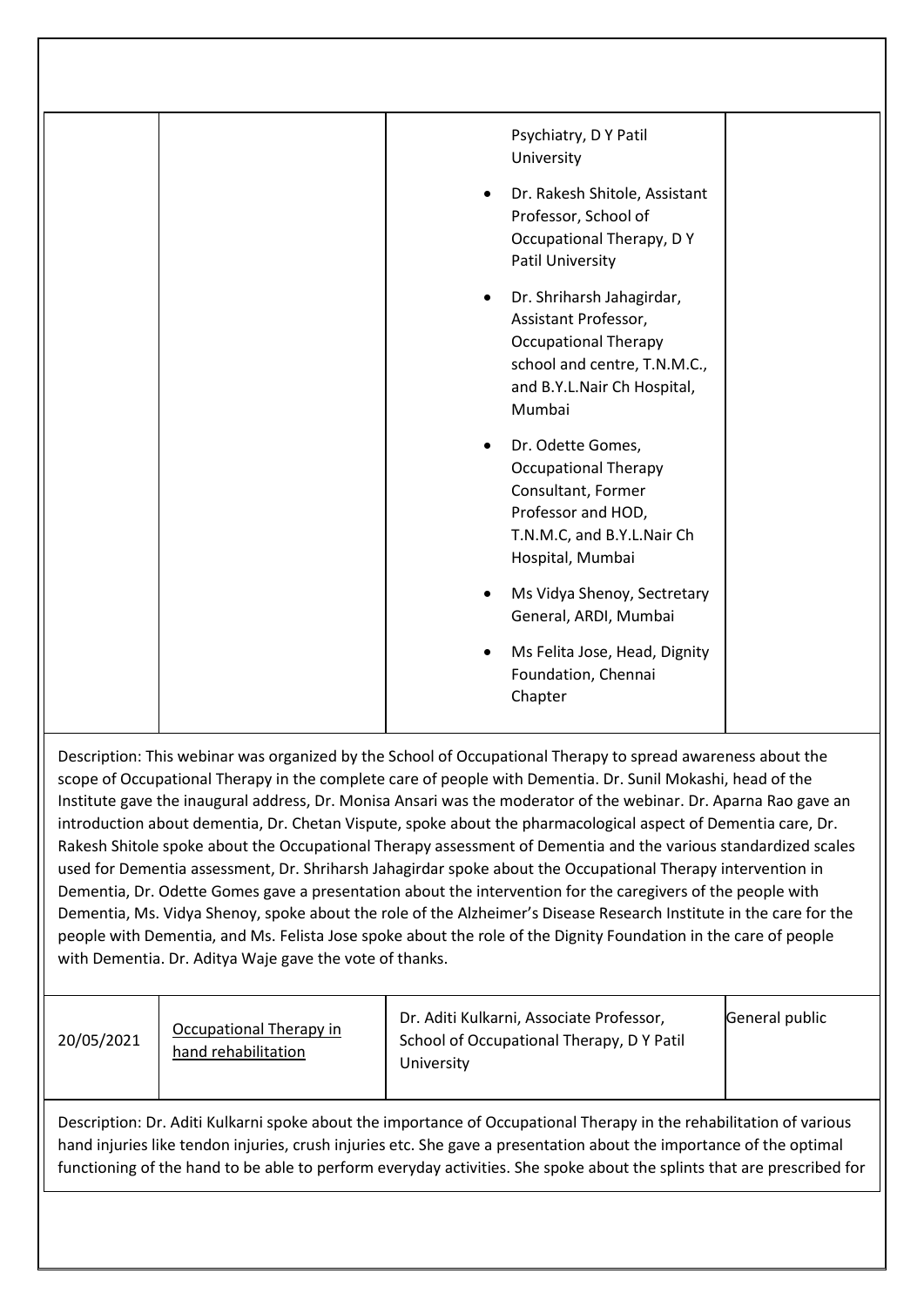| the rehabilitation of various hand injuries.                                                                                                                                                                                                                                                                                                                                                                                                                                                                |                                                                  |                                                                                                                                                                                                                                                                                                                       |                |  |
|-------------------------------------------------------------------------------------------------------------------------------------------------------------------------------------------------------------------------------------------------------------------------------------------------------------------------------------------------------------------------------------------------------------------------------------------------------------------------------------------------------------|------------------------------------------------------------------|-----------------------------------------------------------------------------------------------------------------------------------------------------------------------------------------------------------------------------------------------------------------------------------------------------------------------|----------------|--|
| 25/05/2021                                                                                                                                                                                                                                                                                                                                                                                                                                                                                                  | Role of Occupational<br>Therapy in Stroke<br>Rehabilitation      | Dr. Aparna Rao, Associate Professor,<br>School of Occupational Therapy, DY<br>Patil University<br>Dr. Aditya Waje, Assistant Professor,<br>School of Occupational Therapy, DY<br>Patil University<br>Dr. Vicky Mahakale, Assistant<br>$\bullet$<br>Professor, School of Occupational<br>Therapy, D Y Patil University | General public |  |
| Description: This webinar was conducted to spread awareness about the role of Occupational Therapy in the<br>treatment of people with stroke. Dr. Aditya Waje spoke about the classification of stroke and the pharmacological<br>aspects of stroke care. Dr. Aparna Rao spoke about the role of Occupational Therapy in stroke rehabilitation and the<br>various treatments that can be used in the treatment process. Dr. Vicky Mahakale was the moderator of the<br>webinar and gave the vote of thanks. |                                                                  |                                                                                                                                                                                                                                                                                                                       |                |  |
| 27/05/2021                                                                                                                                                                                                                                                                                                                                                                                                                                                                                                  | Role of Occupational<br>Therapy in Musculoskeletal<br>Conditions | Dr. Vanashree Nalawade, Assistant<br>Professor, School of Occupational Therapy,<br>D Y Patil University                                                                                                                                                                                                               | General public |  |
| Description: Dr. Vanashree Nalawade spoke about the role of Occupational Therapy in various orthopaedic<br>conditions. She spoke about the protocols of treatment in various Orthopaedic conditions and the splints and braces<br>that are prescribed by an Occupational Therapist in various orthopaedic conditions.                                                                                                                                                                                       |                                                                  |                                                                                                                                                                                                                                                                                                                       |                |  |
| 28/05/2021                                                                                                                                                                                                                                                                                                                                                                                                                                                                                                  | <b>Advances in Stroke</b><br>Rehabilitation                      | Dr. Anupam Gupta, MD PMR,<br>Professor and Head, Department of<br>Neuro-rehabilitation, National<br>Institute of Mental Health and<br>Neurosciences, Bangalore.<br>Dr. G. Srinithya, Superintendent,<br>$\bullet$<br>Occupational Therapy, Department                                                                 |                |  |
|                                                                                                                                                                                                                                                                                                                                                                                                                                                                                                             |                                                                  |                                                                                                                                                                                                                                                                                                                       |                |  |